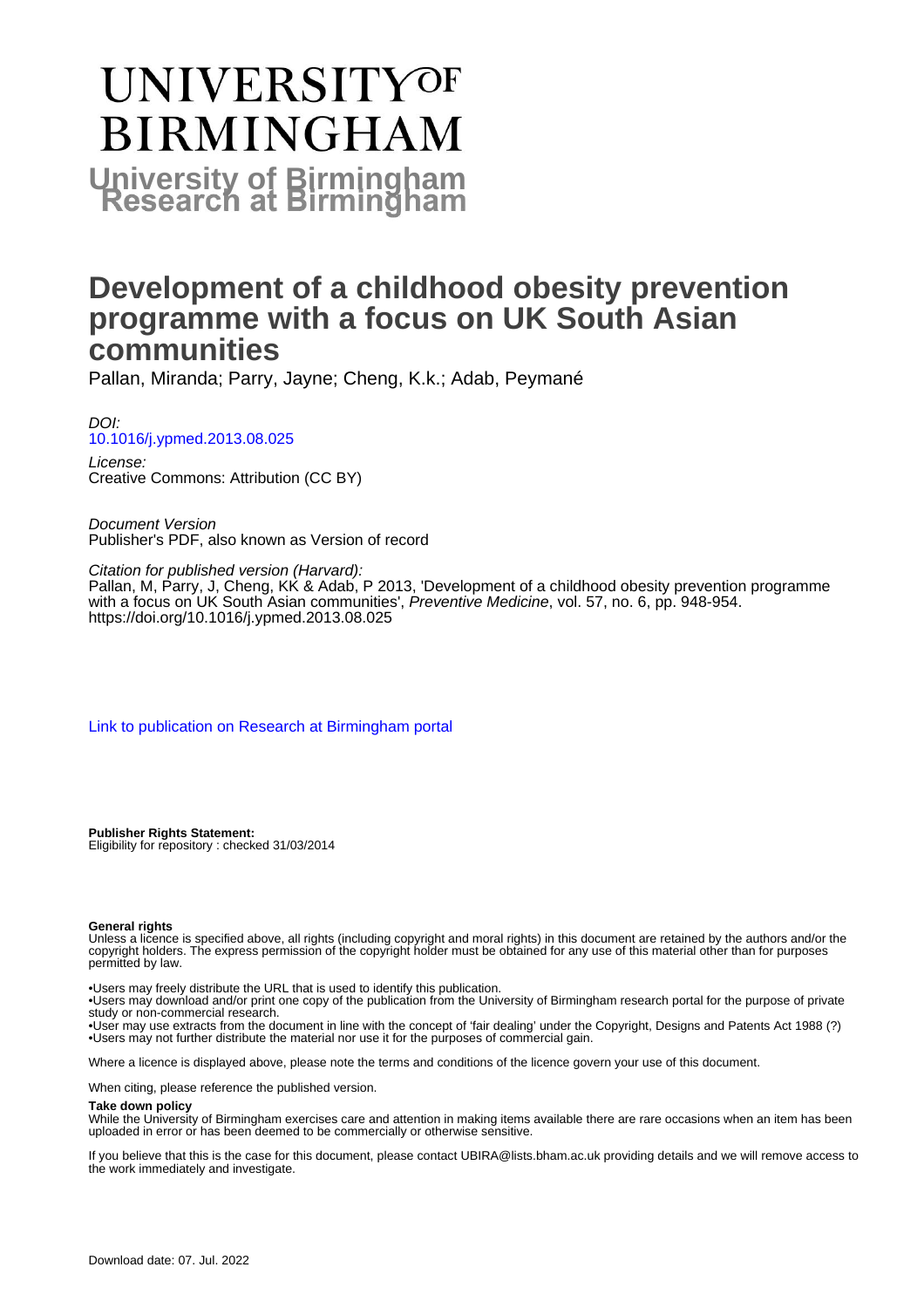Contents lists available at [ScienceDirect](http://www.sciencedirect.com/science/journal/00917435)





### Preventive Medicine

journal homepage: www.elsevier.com/locate/ypmed

### Development of a childhood obesity prevention programme with a focus on UK South Asian communities<sup>☆</sup>

### Miranda Pallan <sup>a,\*</sup>, Jayne Parry <sup>a</sup>, K.K. Cheng <sup>a</sup>, Peymané Adab <sup>a</sup>

a School of Health and Population Sciences, University of Birmingham, Edgbaston, Birmingham B15 2TT, UK

#### article info abstract

Available online 6 September 2013

Keywords: UK South Asian Child **Obesity** Prevention

#### Objective: We report the development of a childhood obesity prevention intervention for UK South Asian primary school-aged children, guided by the UK Medical Research Council (MRC) framework for complex intervention development and evaluation.

Methods: We combined information gained from a literature review, stakeholder focus groups, an expert group, review of local resources and mapping to the Analysis Grid for Environments Linked to Obesity (ANGELO framework) in an intervention development process. The study took place in 2007 in Birmingham, UK.

Results: Contextual information from the stakeholder focus groups was essential for informing intervention development. The expert group defined guiding principles for the intervention. Informing intervention design by assessing existing local resources addressed intervention sustainability. The use of the ANGELO framework ensured a comprehensive environmental approach to intervention development. The intervention consisted of two broad processes; increasing children's physical activity levels through school, and increasing skills of families through activity-based learning. The developed intervention is being evaluated in a major study.

Conclusions: The intervention development process has resulted in a tailored intervention programme to prevent childhood obesity in UK South Asian communities, but also intervention processes that could be applied to other communities and tailored to local context.

© 2013 The Authors. Published by Elsevier Inc. All rights reserved.

### Introduction

Childhood obesity is a global threat to health ([World Health](#page-7-0) [Organization, 2000](#page-7-0)). Much obesity prevention research has been undertaken in the last two decades but the "key ingredients" of successful programmes remain unclear ([Brown and Summerbell, 2009;](#page-7-0) [Doak et al., 2006; Flodmark et al., 2006; Waters et al., 2011\)](#page-7-0). In part, this may reflect the critical roles which population-specific social norms and context play in mediating an intervention's effectiveness and which thus must be accounted for when developing new preventive strategies ([Summerbell et al., 2005\)](#page-7-0).

Understanding context is particularly important when developing interventions for specific cultural communities, as shown by childhood obesity prevention studies targeting minority ethnic groups in the USA (American Indian children; [Gittelsohn et al., 1999\)](#page-7-0) and the UK (South Asians; [Pallan et al., 2012](#page-7-0)). For example, in the latter, there is much concern around children being underweight, especially among older

E-mail addresses: [M.J.Pallan@bham.ac.uk](mailto:M.J.Pallan@bham.ac.uk) (M. Pallan), [J.M.Parry.1@bham.ac.uk](mailto:J.M.Parry.1@bham.ac.uk)

(J. Parry), [K.K.Cheng@bham.ac.uk](mailto:K.K.Cheng@bham.ac.uk) (K.K. Cheng), [P.Adab@bham.ac.uk](mailto:P.Adab@bham.ac.uk) (P. Adab).

community members, and hierarchical family structures result in grandparents exerting control over children's lifestyle behaviours. Understanding these norms and beliefs forms a critical foundation on which the intervention development process can begin.

UK South Asian children are a specific target group for obesity prevention as they are particularly vulnerable to the short and long-term health consequences of obesity [\(Bhopal et al., 1999; Whincup et al.,](#page-7-0) [2002\)](#page-7-0). In this paper we describe the development process of a childhood obesity prevention intervention targeting primary school-aged children from this cultural group (the UK National Prevention Research Initiative-funded BEACHeS study). Specifically we reflect on the utility of a well-recognised complex intervention development framework tool (the MRC Framework; [Campbell et al., 2000\)](#page-7-0) as a means to ensure that contextual information is gathered and incorporated into the intervention design. This is analogous to stage 1 of the NIH Stage Model [\(Onken et al., 1997\)](#page-7-0), which emphasises the importance of incorporating qualitative research methods into intervention development.

#### Methods

The stages outlined in the MRC Framework [\(Campbell et al., 2000\)](#page-7-0) and also in the Stage Model [\(Onken et al., 1997](#page-7-0)) are akin to the sequential phases of drug development. The theoretical phase (preclinical/Stage 0) and modelling phase (phase I/Stage 1a) inform the development of behavioural interventions prior to feasibility or exploratory testing (phase II/Stage 1b), and precede the more

 $\overrightarrow{A}$  This is an open-access article distributed under the terms of the Creative Commons Attribution License, which permits unrestricted use, distribution, and reproduction in any medium, provided the original author and source are credited.

<sup>⁎</sup> Corresponding author at: School of Health and Population Sciences, The Public Health Building, University of Birmingham, Edgbaston, Birmingham B15 2TT, UK. Fax: +44 121 414 7878.

<sup>0091-7435/\$</sup> – see front matter © 2013 The Authors. Published by Elsevier Inc. All rights reserved. <http://dx.doi.org/10.1016/j.ypmed.2013.08.025>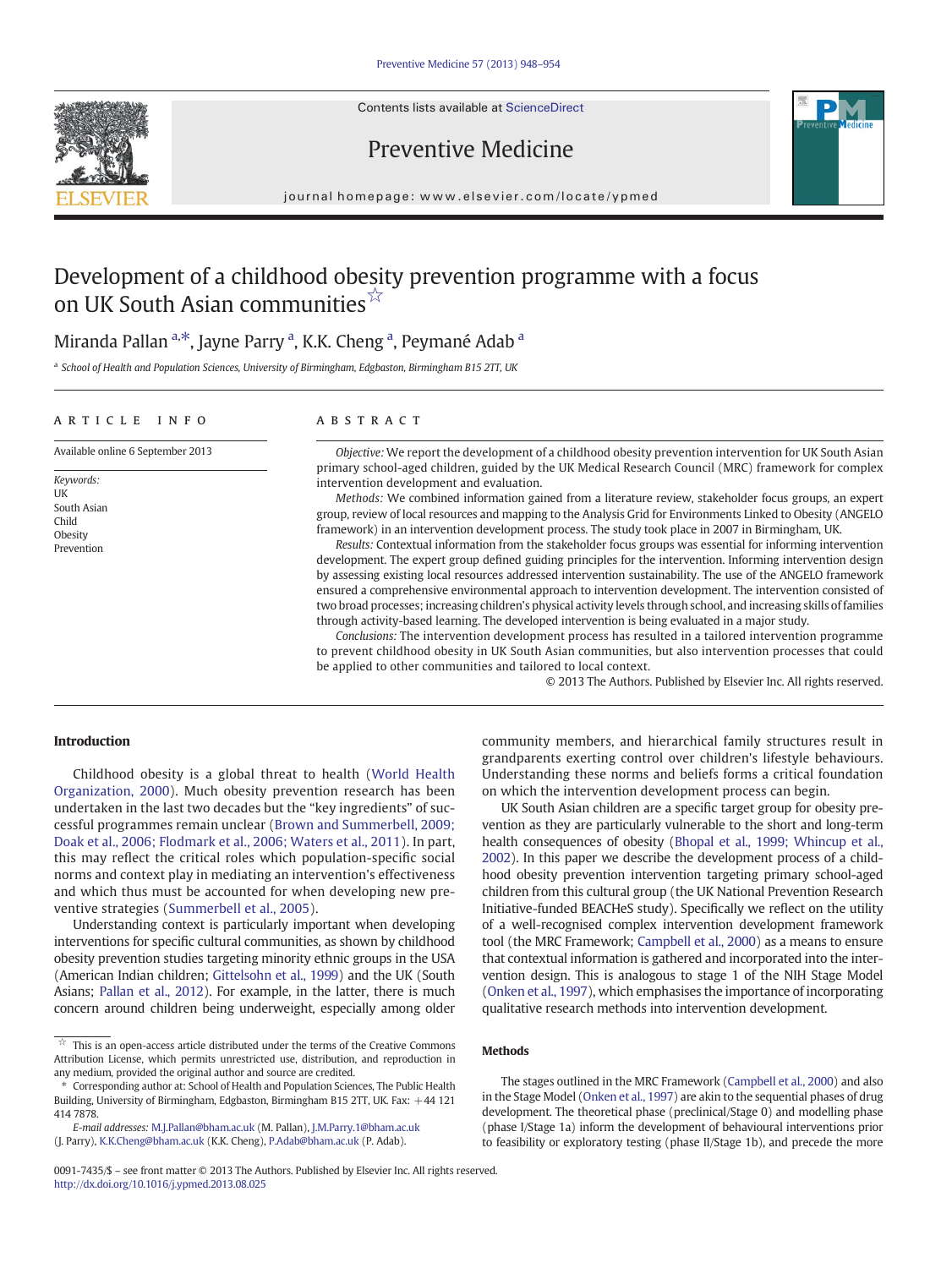<span id="page-2-0"></span>definitive clinical trial and implementation phases (phases III–IV/Stages 2–5). In this study, the methodologies employed were a literature review on childhood obesity prevention, focus groups (FGs) with local stakeholders, a Professionals Group meeting, and a review of existing community resources. Each of these is discussed in turn below.

A further theoretical framework was used to assist in the analysis and application of the contextual data during the intervention development process; the Analysis Grid for Environments Linked to Obesity (ANGELO framework; [Swinburn et al., 1999\)](#page-7-0). This framework guides users to categorise 'obesogenic' environmental influences into four types: physical, economic, political and sociocultural, and consider these categories at both local and macro-levels. Data arising from the literature review and the stakeholder FGs were mapped to this framework, which was then used to inform decisions on components to include in the final intervention programme.

#### Literature review

We systematically searched the Cochrane, MEDLINE and the NIHR Centre for Reviews and Dissemination databases for childhood obesity prevention systematic reviews and evidence-based guidelines to ensure that the developed intervention was coherent with the existing evidence. In addition, the following websites were searched: National Institute for Health and Clinical Excellence, NIHR Health Technology Assessment Programme, Scottish Intercollegiate Guidelines Network, and Swedish Council on Health Technology Assessment. Publications up to the end of 2006 were included in the review.

We dissected intervention programmes reported in the literature into their component parts. These were summarised into meaningful groups, for example, 'activities for families' or 'increased extracurricular physical activity provision in school'. This information was presented in the stakeholder FG sessions to facilitate discussion on the most effective and feasible types of intervention for their local communities.

#### Focus groups with stakeholders

We recruited adult stakeholders from eight school communities in Birmingham, UK to participate in FGs. A detailed description of recruitment and FG procedures is described elsewhere ([Pallan et al., 2012\)](#page-7-0). Stakeholders included parents, teachers, school catering staff, other school support staff, school governors, healthcare professionals, local authority representatives, religious leaders, leisure centre staff, and retail representatives. Nine FGs were convened comprising 68 participants (88% female; 55% South Asian). Each group met for two sessions (70% attended both sessions). The aim of

#### Table 1

Classification of intervention processes for childhood obesity intervention.

the FGs was to reach consensus on up to eight intervention components that participants believed would warrant inclusion in an intervention programme for their local communities, given the perceived importance and feasibility of implementation.

FGs were audio-recorded and transcribed. Analysis was two-staged. First an inductive thematic analysis was undertaken to identify themes relating to conceptual influences on the development of childhood obesity (findings described elsewhere; [Pallan et al., 2012\)](#page-7-0). Second, data on ideas for childhood obesity prevention, barriers and facilitators to intervention, and the balance given to importance and feasibility of each component were extracted from the transcripts (data presented in this paper). To assist with this process a framework for data extraction was developed prior to analysis. This second analysis was a more deductive process, recognising that this is an appropriate approach when undertaking applied qualitative research that has preset aims and objectives [\(Pope et al., 2000\)](#page-7-0).

#### Review of local resources

A systematic approach to mapping local community assets was developed, which included discussion with school, health and local community representatives, internet searches and visits to the communities. The purpose was to enable the intervention programme to build on existing resources, thus making it more relevant to local communities and more sustainable.

#### Professionals group

A Professionals Group was established to advise on intervention development. The Group consisted of nutritional, physical activity and behavioural epidemiologists, health psychologists, a dietician, an obesity programme commissioner, a paediatrician, a qualitative researcher, an educationalist and experts in ethnic minorities research. The role of the Group was to consider the FG data and the existing literature, and to advise on components to be included in the final programme.

#### Results

#### Literature review

Eight relevant systematic reviews were identified [\(Bautista-Castano](#page-7-0) [et al., 2004; Doak et al., 2006; Flodmark et al., 2006; Hardeman et al.,](#page-7-0) [2000; NHS Centre for Reviews and Dissemination, 2002; Sharma,](#page-7-0) [2006; Stice et al., 2006; Summerbell et al., 2005](#page-7-0)), encompassing 70

| Setting                                | Broad description of intervention process                                        | Type of environment targeted <sup>a</sup> |
|----------------------------------------|----------------------------------------------------------------------------------|-------------------------------------------|
| Family                                 | Activities for family                                                            | Physical/sociocultural                    |
|                                        | Educational materials aimed at families                                          | Physical/sociocultural                    |
|                                        | Motivational interventions and incentives to promote healthy behaviour in family | Economic/sociocultural                    |
|                                        | Campaigns aimed at families                                                      | Political                                 |
|                                        | Develop parenting skills                                                         | Sociocultural                             |
| School: Curricular interventions       | Alter physical education provision                                               | Physical/political                        |
|                                        | Increase physical activity provision                                             | Physical/political                        |
|                                        | Increase nutrition education                                                     | Political                                 |
|                                        | Increase general health education                                                | Political                                 |
|                                        | Work on self-esteem                                                              | Sociocultural                             |
|                                        | Motivational interventions to influence behaviour change                         | Economic/sociocultural                    |
| School: Extra-curricular interventions | Media promotion of healthy diet and physical activity                            | Political                                 |
|                                        | Lunchtime/after school/holiday clubs                                             | Physical                                  |
|                                        | Encourage healthy travel to school                                               | Physical/sociocultural                    |
|                                        | Competitions/rewards to promote healthy behaviours                               | Economic                                  |
| School: Food provision                 | Increase nutritional value of school meals                                       | Physical                                  |
|                                        | Improve provision of and access to healthy food in school                        | Physical                                  |
| School: Other                          | School action plans/policies related to health                                   | Political                                 |
|                                        | Professional development for teachers                                            | Political/sociocultural                   |
|                                        | Involve children in school changes                                               | Political                                 |
|                                        | Adult role models/school 'champions'                                             | Sociocultural                             |
| Community                              | Provide sessions for all community members                                       | Physical                                  |
|                                        | Work with local shops                                                            | Political/economic                        |

<sup>a</sup> As defined by the Analysis Grid for Environments Linked to Obesity [\(Swinburn et al., 1999](#page-7-0)).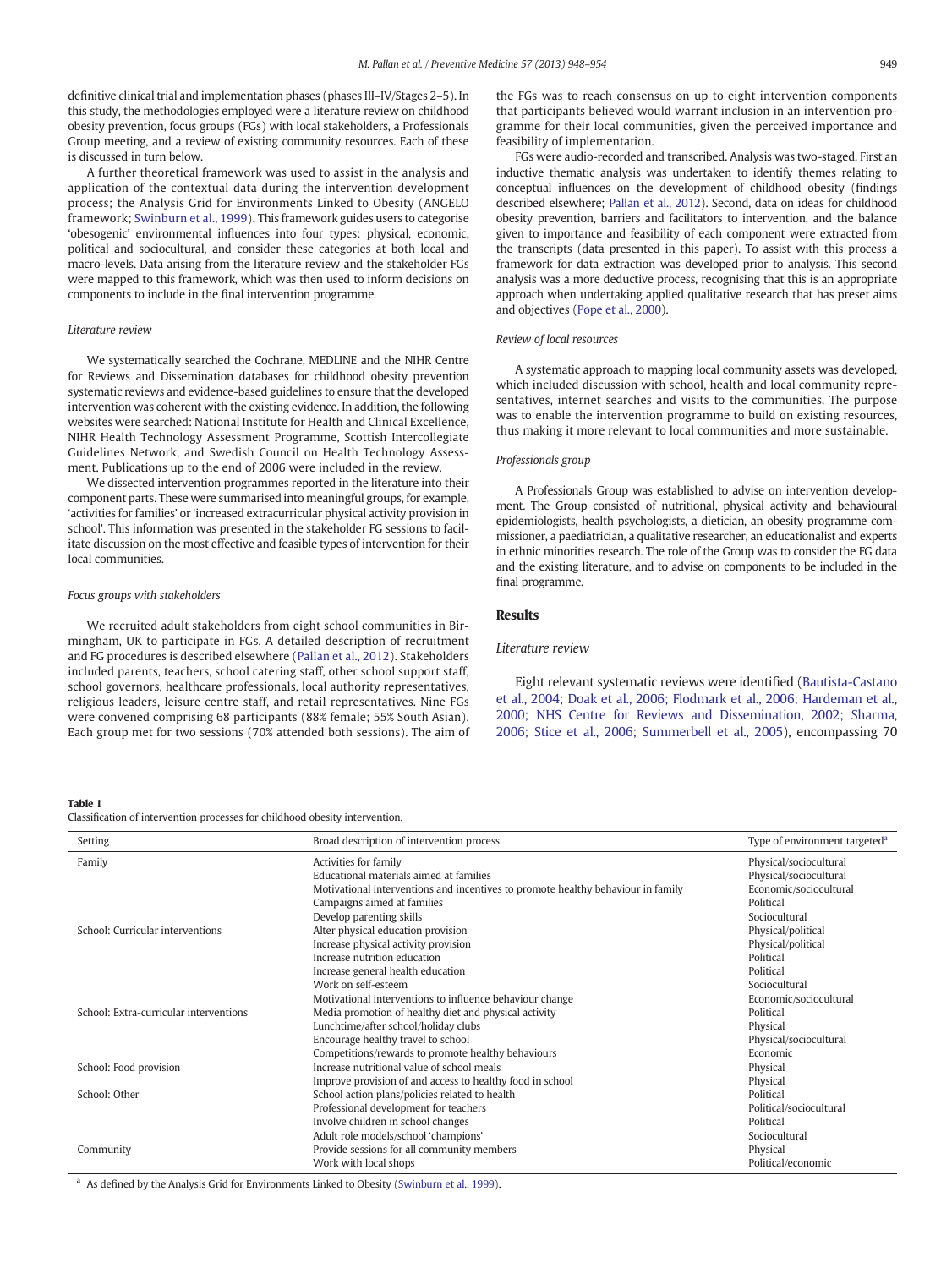studies. Despite study heterogeneity, findings from the eight reviews were relatively consistent: most interventions showed some positive effect on obesity-related behaviours (food intake, physical activity or sedentary behaviours), but the effects on outcome measures of overweight and obesity were at best modest. Potentially effective intervention strategies highlighted by reviews included targeting sedentary behaviours [\(Bautista-Castano et al., 2004; Doak et al., 2006; NHS Centre](#page-7-0) [for Reviews and Dissemination, 2002; Sharma, 2006](#page-7-0)), involving parents, and longer intervention duration ([Bautista-Castano et al., 2004](#page-7-0)). From among the included studies, 23 intervention components were identified and classified according to the setting for delivery, and the constituent activity [\(Table 1](#page-2-0)).

#### Findings from stakeholder focus groups

Several intervention themes emerged from the FGs. The importance of targeting parents and families was highlighted by all groups. Most participants recognised that schools are a facilitator to intervention in that they provide a gateway to parents (especially mothers), and so provide a channel through which family interventions can be delivered. Accessing fathers and extended family members was also acknowledged to be important but deemed difficult to achieve. Educational activities for families and interventions to increase parenting skills emerged as priorities for several groups. There was emphasis on educational interventions aiming to confer skills, rather than knowledge. Written educational materials were felt to be largely ineffective in the target population because of low literacy levels.

School-based interventions were extensively discussed and it was recognised that there was much ongoing activity related to healthy behaviours, partly linked to UK national directives [\(Department for](#page-7-0) [Education, 2012; School Food Trust, 2012](#page-7-0)). Participants felt that coherence of new initiatives with other demands on the school, for example the delivery of the national curriculum, would be facilitatory. Increasing physical activity in the school day outside of the physical education curriculum was widely perceived to be important and feasible. Provision of out of school physical activities was also felt to be important and was frequently included in groups' final priority lists. Accessibility to these activities in terms of location, timing, cost, and cultural acceptability and interests was perceived as important. Particular cultural barriers to out of school physical activities were highlighted, including low acceptability of sportswear for Muslim women, and the daily requirement of attending mosque after school for Muslim children.

Improving the nutritional value of school meals and access to healthy foods in school was frequently discussed. Some participants felt that school nutrition was very important, but others felt that food intake out of school was more important to address. Professional participants noted that existing national policy was already addressing nutrition in schools and saw this as a facilitator to further nutrition intervention beyond schools.

Rewards for healthy behaviours was widely perceived to be a feasible intervention, but of doubtful effectiveness. Involvement of children in the planning of delivery of interventions through mechanisms such as school councils was felt to be feasible and an important facilitator to intervention.

The importance of adult role models in influencing healthy behaviour was a repeated theme. Potential role models included parents, teachers, celebrities, and faith leaders. The central role of religion in the predominantly Muslim communities was seen as an opportunity for intervention, therefore faith leaders were a particular focus of discussion. Several participants (but not all) felt that faith leaders would not engage with interventions targeting healthrelated behaviours as they would not identify this as part of their 'faith' role.

There was a general perception that the community setting provided an unexploited opportunity. The provision of local low cost physical activity and healthy eating sessions were suggested and prioritised as potential interventions. Existing community resources were identified as a potential opportunity and effective signposting to these was a suggested intervention. Quotations from participants illustrating emergent themes are shown in [Table 2.](#page-4-0)

In addition to the specific facilitators and barriers discussed, several global barriers to intervention emerged. Children's expectations and demand for choice was a perceived barrier; children expect to have a choice of food at home and school, and prefer sedentary activities such as television and computers. Cultural norms within South Asian communities were highlighted. Practical barriers such as language were perceived to make intervention more challenging, but a more fundamental barrier identified was the perception that overweight children are healthy, and underweight is of more concern. The lack of parental time was identified as a barrier (see [Discussion\)](#page-4-0). This would impact on any interventions involving parental engagement. A further perceived barrier was the cost of commodities such as healthy food and leisure time activities. The major barriers identified for schools were curricular pressures and competing priorities. Quotations from participants relating to intervention barriers are shown in [Table 3.](#page-4-0)

#### Professionals group

After consideration of the FG data, the Professionals defined a set of underlying principles to guide intervention design and delivery. These were: development of an inclusive (suitable for all ethnic groups), sustainable intervention; a focus on developing practical skills; delivery of the intervention in a predominantly verbal format; and involvement of children in the implementation planning. The group then agreed a shortlist of components to be considered for the final programme. These included: family educational activities to confer practical skills; increasing provision of physical activity within the school day; provision of lunchtime and after school activities; and community-based walking interventions. The group felt that rewards could be linked to some of these components. Although intervention in faith settings such as mosques would access children from Islamic families, the Group was concerned that this would exclude non-Islamic families and therefore would not fit with the principle of inclusivity.

#### Review of local resources

The local resource review revealed many ongoing initiatives implemented by the health, education, and voluntary organisations. Examples include food skills courses for parents, provision of school gym equipment, a dietician working with schools, healthy eating and physical activity courses at a local Premier League Soccer Club, active travel to school plans, structured play resources for schools, community walk leader schemes, and a variety of sports and physical activity clubs and facilities.

#### Mapping to the ANGELO framework

The intervention activities identified from the literature ([Table 1](#page-2-0)) spread across all four environment types. Interventions prioritised by stakeholders however, addressed the physical, political and sociocultural more frequently than the economic environment. In the final intervention programme, all environment types are addressed, with the greatest emphasis on the physical environment ([Table 4](#page-5-0)).

#### The intervention development process

Several important factors were identified that needed consideration within the development process. First, we recognised that the contextual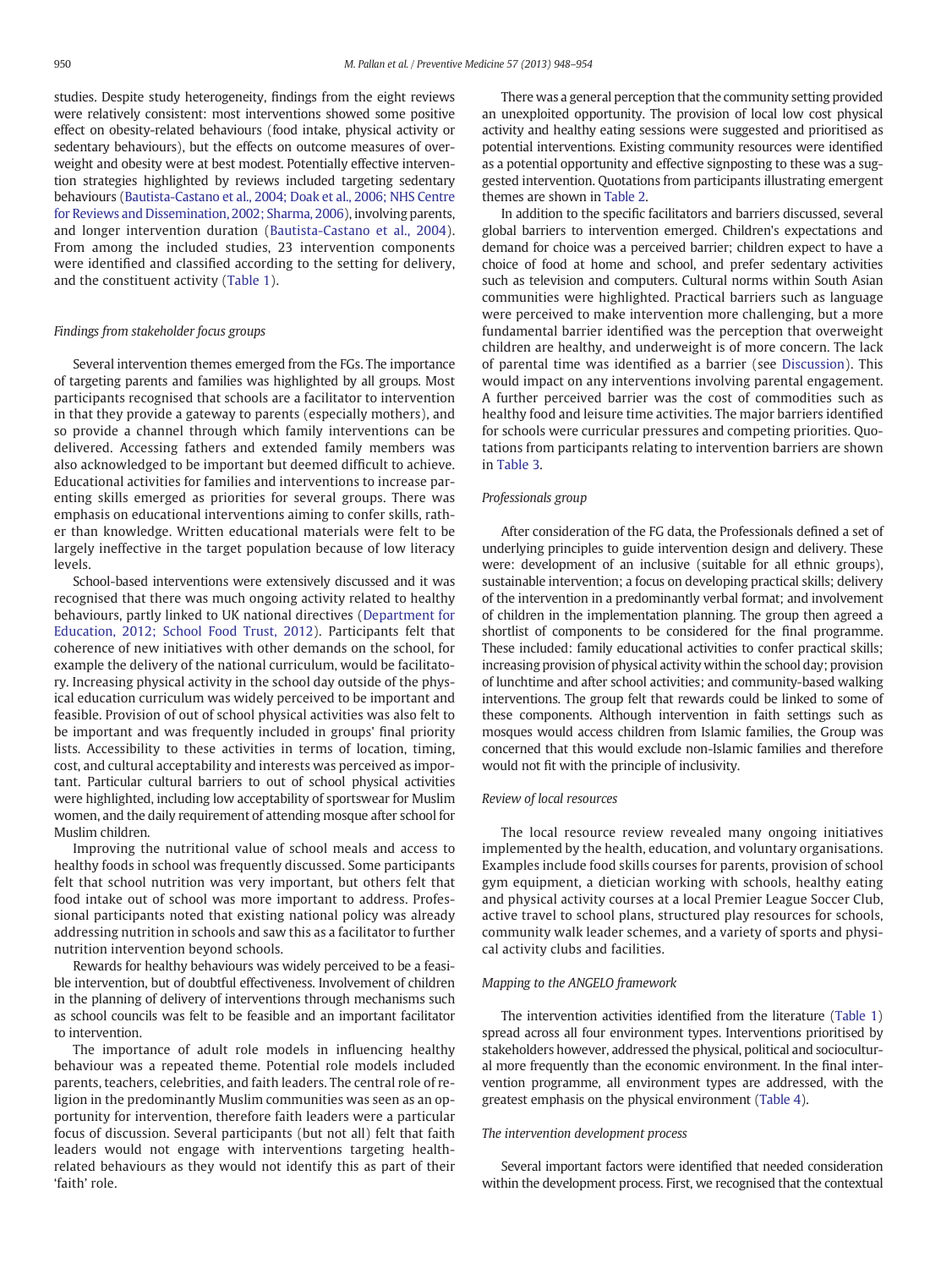#### <span id="page-4-0"></span>Table 2

Quotations to illustrate themes relating to childhood obesity prevention from stakeholder focus groups (setting: Birmingham UK, 2007).

| Intervention themes                                 | Stakeholder quotations                                                                                                                                                                                                                                                                                                                                                                                                                                                                                                                                                                                                                                            |
|-----------------------------------------------------|-------------------------------------------------------------------------------------------------------------------------------------------------------------------------------------------------------------------------------------------------------------------------------------------------------------------------------------------------------------------------------------------------------------------------------------------------------------------------------------------------------------------------------------------------------------------------------------------------------------------------------------------------------------------|
| <b>Targeting families</b>                           | "It comes down to the parents doesn't it? whatever the school does  whether it's fruit or break snacks or lunchtime, I think it's excellent. But after that<br>when I take them home, you know, the school doesn't know what's been put down there" (parent: female Pakistani)<br>"you could offer classes in healthy eating and such like, or do keep fit and also, or something with parents, but you only get a very small amount that are<br>coming in and you are putting in a lot of time and resource into educating a few, it's getting them in, getting at them from other channels rather than just<br>through school" (teacher: female white European) |
| Parental educational activities to<br>confer skills | "It's educating the parents, I think that's vital. And not in the form of just giving them notes, because most of them won't be able to read or write, I think<br>it's going to the community, going to schools, somebody who speaks the language, interpretations of different lifestyles and different types of things, I<br>think that would help a lot" (parent: female Yemeni)<br>"if you had a parents day, where they actually brought their parents in with them, and they had like a cooking class, or classes done about healthy eating,                                                                                                                |
| Increasing physical activity in the<br>school day   | where the parents were there with the children, learning the same things that the children are learning about food" (parent: female Pakistani)<br>"one thing you can look at is, if they're at school and they've just had this lunch, you've got like this hour, in theory, where you've got them, someone                                                                                                                                                                                                                                                                                                                                                       |
|                                                     | being paid to supervise them, it's all organised. So the lunch hour and the break hour it would be maybe to look at introducing games  to get the kids<br>out of the dinner halls, get them outside, then get them playing." (retail representative: male white European)<br>"It has to be effortless, well planned, popular, sustainable, possible to embed in school practice and school life, not require too much staff time, not rely on<br>volunteers" (leisure representative: male white European)                                                                                                                                                        |
| After school activities                             | "from a Muslim background like myself, I can't take my children swimming because I just don't feel comfortable" (parent: female Bangladeshi)<br>"When you say after school activities, we have after school clubs in school, but children don't want to go because they know they've got mosque and they<br>haven't got time to go to activities" (parent/school support staff: female Indian)                                                                                                                                                                                                                                                                    |
| School meal provision                               | "I totally and absolutely agree that it [nutritional content of school meals] is important, but is it, is it good enough as it is and are we just not talking about<br>what they get at lunchtime, we are talking about what they get before and after school. So of course it is important but I just feel that it is happening<br>already" (community representative: female white European)                                                                                                                                                                                                                                                                    |
| Rewards as incentives                               | "Rewards for healthy lunch boxes, that is something that is really easy to do, we find a nice sticker, you do not have to do anything else, I've got healthy<br>lunch box stickers and they work a treat" (school-community liaison representative: female white European)                                                                                                                                                                                                                                                                                                                                                                                        |
| Involving children in intervention<br>planning      | "that is why involving children in the changes (is important), you know hopefully you can encourage them to decide not to go and have their ice cream<br>after school or whatever." (health representative: female white European)                                                                                                                                                                                                                                                                                                                                                                                                                                |
| Role models                                         | "I know that a sporting hero, you know, if someone came along, it doesn't matter who  and said you have to eat more beans, they would do it"<br>(teacher: female white European)                                                                                                                                                                                                                                                                                                                                                                                                                                                                                  |
|                                                     | "there are so many people that go to the mosques and gurudwaras and temples and what have you, and that is the way to access all these people and the<br>children, so working with the faith groups would be important I think." (community leader: female Indian)                                                                                                                                                                                                                                                                                                                                                                                                |
|                                                     | "The most unfortunate thing is like Bangladeshi and Pakistani, a lot of mosques the Imams, they are not British, you know trained in this country. They<br>just came from the villages, the majority of them" (Islamic faith leader: male Bangladeshi)                                                                                                                                                                                                                                                                                                                                                                                                            |
| Community initiatives and facilities                | "if there were people that were running community activities that could gather a group of boys in the park, and say, come on let's do a free activity"<br>(parent: female Pakistani)<br>"showing families the parks we have, you know, canal walks and things like that." (leisure representative: male white European)                                                                                                                                                                                                                                                                                                                                           |

information from the FGs was of key importance (described in detail elsewhere; [Pallan et al., 2012](#page-7-0)). The Professionals Group had a central role in defining a set of guiding principles, and the resource review addressed the need for intervention sustainability. The study was undertaken at a time of great political focus on childhood obesity, and national policy around healthy behaviours was taken into account in the development process to ensure that the final intervention programme would be beneficial over and above ongoing national initiatives. The iterative development process is schematically represented in [Fig. 1](#page-6-0).

The final intervention programme consisted of two broad processes; increasing children's physical activity levels through school, and increasing skills of parents and families through activity based learning. The intervention components are described in [Table 4.](#page-5-0)

#### Discussion

This paper presents the development of a childhood obesity prevention intervention, guided by the MRC Framework ([Campbell](#page-7-0) [et al., 2000\)](#page-7-0). Since the study started, the MRC have updated their guidance [\(Craig et al., 2008\)](#page-7-0), bringing to the fore the need for even greater attention to early phase development work. This updated guidance recognises the importance of understanding local contexts, the need for an iterative approach and a greater emphasis on developing a prospective theoretical understanding of how the intervention will achieve the desired outcome. Our experience supports the guidance on obtaining detailed contextual information to inform development and delivery of an intervention. We gained rich data

#### Table 3

Quotations to illustrate general barriers to childhood obesity prevention intervention from stakeholder focus groups (setting: Birmingham UK, 2007).

| Identified barrier<br>Quotation                                                                                                                                                                                                                                                                                                                             |  |
|-------------------------------------------------------------------------------------------------------------------------------------------------------------------------------------------------------------------------------------------------------------------------------------------------------------------------------------------------------------|--|
| "I was at a school the other day and they were saying that they serve pizza once a week and that's the day that all the kids turn up with their lunch money<br>Children's expectations and<br>and they come with their packed lunches on other days kids aren't stupid, they want to eat the pizza" (retail representative: male white European)<br>choices |  |
| "and you get criticised as well if your children are thin. I mean, I get it all the time" (parent: female Pakistani)<br>Cultural attitudes to children's<br>weight                                                                                                                                                                                          |  |
| "It's lack of time as well, the more kids you've got you have to take time out for everything because your life is so busy, you've got other children as well<br>Lack of parental time<br>and you have to concentrate everywhere, you've got the household to do as well, and it's just too much" (parent: female Pakistani)                                |  |
| "some parents might not be able to afford to pay [for sports clubs], if they have got, say, three children, and they can't pay for three because they can only<br>Cost of food/leisure facilities<br><i>pay for the one"</i> (school catering staff; female white European)                                                                                 |  |
| "Buying a massive sack of chips is what, like two pounds? And going out and buying something healthy would actually cost you far more."<br>(Retail representative: male white European)                                                                                                                                                                     |  |
| "the problem is that the obvious place for putting education in place is within the school, but you are very limited  it's not our job to educate the parents"<br>Competing priorities in<br>(teacher: female white European)<br>schools                                                                                                                    |  |
| "the teachers you know, they have got other things to do in the evenings and in terms of preparation and marking, and they don't want to be running all these<br>clubs" (health representative: female white European)                                                                                                                                      |  |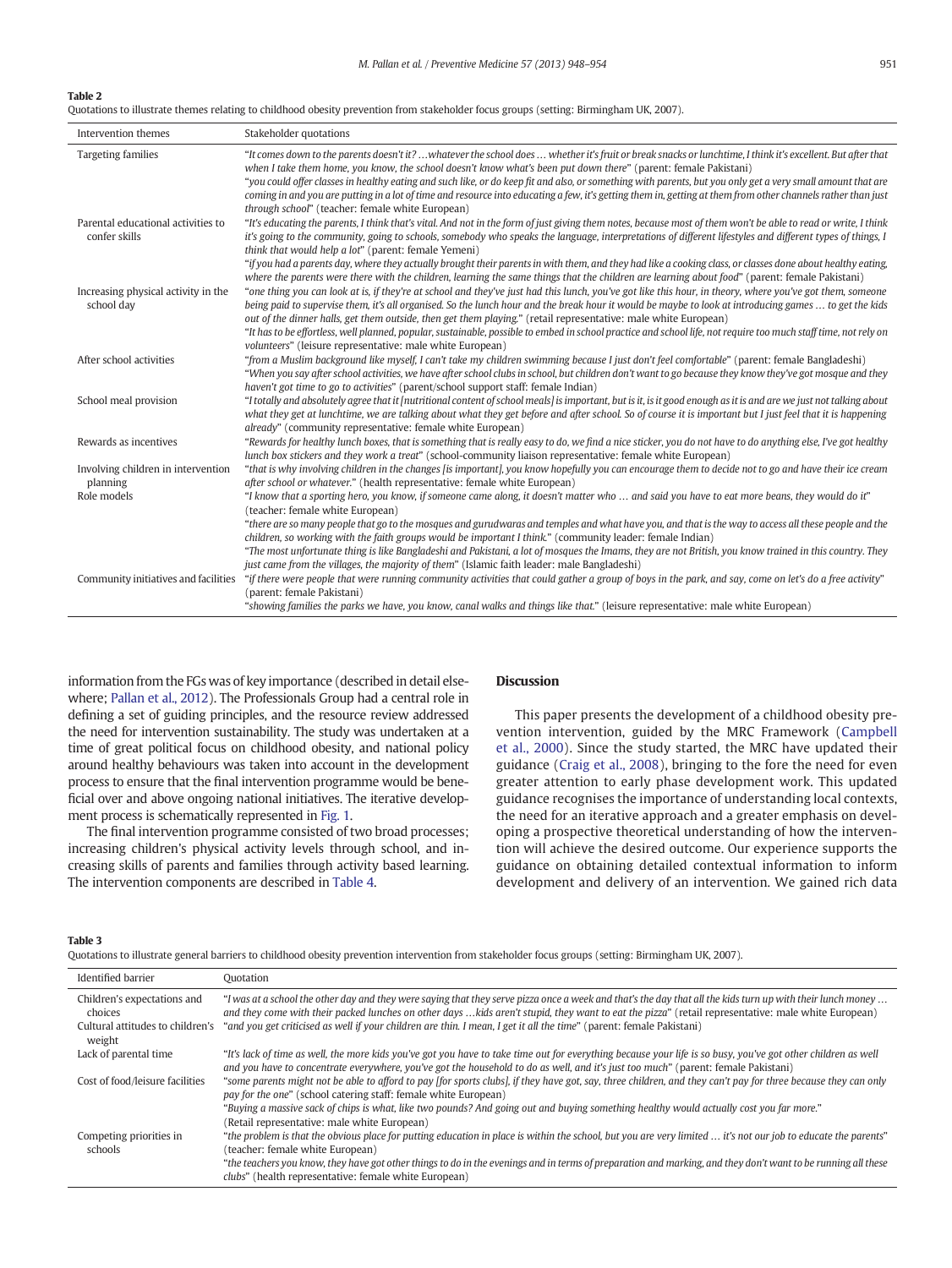#### <span id="page-5-0"></span>Table 4

Intervention components included in the BEACHeS intervention programme (setting: Birmingham UK, 2007).

| Intervention component                                                 |                                                                   | Aim                                                                                                                      | Description                                                                                                                                                                                                                                         | Environment<br>addressed <sup>a</sup> |
|------------------------------------------------------------------------|-------------------------------------------------------------------|--------------------------------------------------------------------------------------------------------------------------|-----------------------------------------------------------------------------------------------------------------------------------------------------------------------------------------------------------------------------------------------------|---------------------------------------|
| Increasing children's<br>physical activity<br>through school           | Physical activities<br>within the school day                      | To increase the overall amount of time<br>that children are physically active within<br>the school day                   | Three elements introduced into schools:                                                                                                                                                                                                             | Physical<br>Political                 |
|                                                                        |                                                                   |                                                                                                                          | 1. 'Wake Up Shake Up': a short organised daily<br>dance or exercise routine to music<br>2. Organised playground activities at lunch                                                                                                                 |                                       |
|                                                                        |                                                                   |                                                                                                                          | times through the training of play leaders<br>3. 'Take 10': teaching resource which links                                                                                                                                                           |                                       |
|                                                                        |                                                                   |                                                                                                                          | 10 min physical activity to curricular<br>subjects.                                                                                                                                                                                                 |                                       |
|                                                                        | Incentive scheme to<br>encourage physical activity                | To increase the amount of time outside of<br>school hours that children spend doing                                      | Children receive a sticker collection card from<br>school and information on local participating                                                                                                                                                    | Economic                              |
|                                                                        | out of school                                                     | leisure activities with a physical element                                                                               | sports and leisure venues. Each time a child<br>attends a venue, they collect a sticker.<br>The child with the most stickers in each<br>school receives a prize.                                                                                    |                                       |
|                                                                        | Attendance at a course run                                        | To encourage physical activity and a healthy                                                                             | School classes attend a 'Villa Vitality' day. Half                                                                                                                                                                                                  | Physical<br>Political                 |
|                                                                        | by a Premier League Football<br>Club                              | diet by delivering positive health-related<br>messages through an iconic sporting institution                            | the day is spent with Football Club coaches,<br>exercising and learning football skills, and the<br>other half of the day is an interactive learning<br>session on healthy eating and healthy lifestyles.                                           | Sociocultural                         |
| Increasing skills of<br>families through<br>activity-based<br>learning | Cooking courses for family<br>members                             | To increase healthy cooking skills and confidence<br>of family members, and influence the family's<br>nutritional intake | Five week courses on healthy cooking are<br>delivered through schools to parents or other<br>family members, some courses include<br>children. Healthy recipes are distributed to<br>support the course content.                                    | Physical<br>Sociocultural             |
|                                                                        | Information on local leisure                                      | To equip parents and families with the                                                                                   | Parents are given information on local sporting                                                                                                                                                                                                     | Physical                              |
|                                                                        | opportunities and week-end<br>"taster" sessions for families      | knowledge and skills to undertake physical<br>activities with their children in their leisure time                       | and leisure venues and events. They are invited<br>through schools to bring their children to<br>different physical activity taster sessions<br>run on Saturdays. Activities range from cricket<br>and football, to archery, climbing and dry-slope | Sociocultural<br>(economic)           |
|                                                                        |                                                                   |                                                                                                                          | skiing. There is no cost for the activities and<br>transport is provided.                                                                                                                                                                           |                                       |
|                                                                        | Training walk leaders to initiate<br>community walking programmes | To increase walking by families and other<br>community members through organised                                         | Community volunteers are recruited through<br>schools to become trained walk leaders.                                                                                                                                                               | Physical<br>Sociocultural             |
|                                                                        |                                                                   | leisure walks lead by a community member                                                                                 | Training is provided to equip volunteers to<br>organise and lead walks in their local<br>community.                                                                                                                                                 |                                       |

<sup>a</sup> As defined by the Analysis Grid for Environments Linked to Obesity [\(Swinburn et al., 1999\)](#page-7-0).

on local context from the stakeholder FGs, particularly relating to the cultural and religious practices of the communities within the study population, which shaped the intervention design.

The importance of understanding the cultural and religious context in minority ethnic communities has been highlighted in other studies. In a childhood obesity prevention study targeting minority ethnic communities in London, Rawlins reported child and parent perceptions of healthy eating and physical activity. The findings relating to South Asian communities resonate strongly with our data, for example the influence of places of worship and the role of extended family members on healthy lifestyles [\(Rawlins et al., 2013](#page-7-0)). A recent comprehensive evidence synthesis review on adapting health promotion programmes (including diet and physical activity) for minority ethnic groups also draws attention to the importance of tailoring to particular contexts. The authors concluded that such adaptation increased intervention relevance and acceptability, although whether this results in increased effectiveness is undetermined [\(Liu et al., 2012\)](#page-7-0).

The need for considering local context brings up the question of intervention transferability to different settings. Hawe and colleagues argue that a complex intervention can be standardised and transferable if it is the function and process of the intervention (e.g. mechanisms to increase children's physical activity in school) that are standardised rather than the components (e.g. a specific curricular activity). This enables the delivery of interventions to take into account local context [\(Hawe et al., 2004](#page-7-0)). This approach necessitates a theoretical understanding of the change mechanisms of local context at each intervention site. We would argue that this is a viable approach. An understanding of the contextual factors is essential for tailoring intervention components and thus determining their success. For example, barriers to childhood obesity prevention interventions, such as lack of parental time repeatedly emerge in the literature ([O'Dea, 2003; Pocock et al., 2010; Power et al.,](#page-7-0) [2010; Sonneville et al., 2009\)](#page-7-0). However, this barrier can only be addressed if the precise nature of the constraints on parental time is understood. In this study mothers were likely to be constrained through obligations such as looking after extended families or attendance at places of worship [\(Pallan et al., 2012\)](#page-7-0), whereas in a North American study of white middle class children, perceived time constraints related to parents' work commitments [\(Power et al., 2010\)](#page-7-0). Different approaches to intervention would be required to overcome this barrier in these two communities.

#### Study strengths and limitations

The iterative development process enabled us to implicitly gain a theoretical understanding of change pathways, and use this to drive intervention development. This is consistent with the use of a 'Theories of Change' approach where researchers work with participants to surface the mechanisms by which an intervention may or may not bring about change [\(Weiss, 1998\)](#page-7-0). In turn this permits evaluation of the implemented intervention/s to be better informed by the use of theory-driven approaches [\(Connell and Kubisch, 1998; Pawson and Tilley, 2009\)](#page-7-0).

The validity of considering intervention components separately (as was done in the FG discussions) could be challenged, given that the effects of a complex intervention may be greater than the sum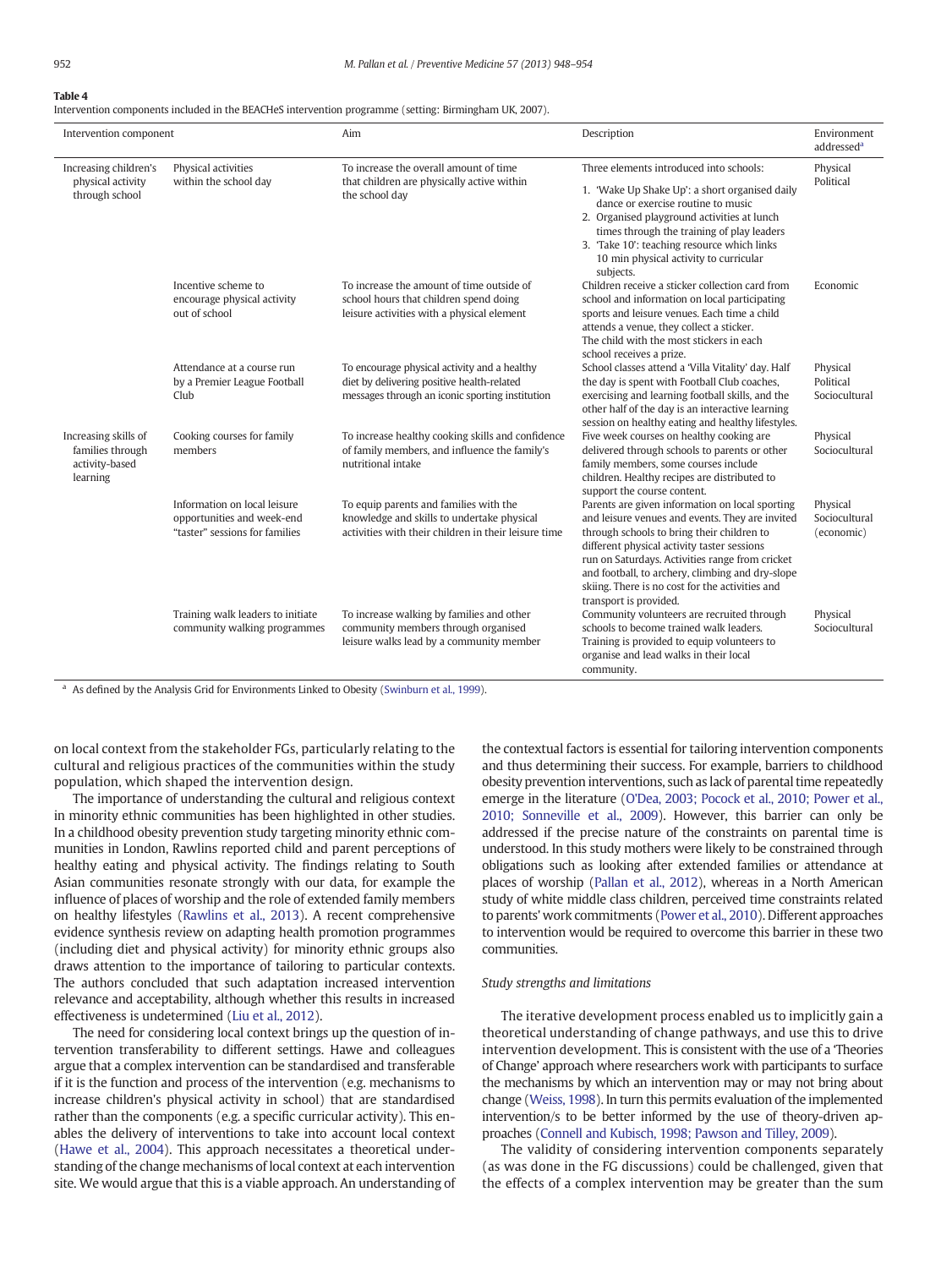<span id="page-6-0"></span>

\* Analysis Grid for Environments Linked to Obesity (Swinburn et al., 1999)

Fig. 1. Processes undertaken to develop a childhood obesity prevention intervention for UK South Asian communities (setting: Birmingham UK, 2007).

of its parts. However, the exploratory and prioritisation processes that the participants were guided through enabled them implicitly to consider individual components and the synergies between them in their local contexts. This further contributed to the development of a theoretical understanding of the change pathways interventions were likely to invoke.

Researchers may argue that the prioritised intervention components ultimately included in the intervention programme could have varied depending on factors such as the mix of FG participants or the professionals recruited. This is a frequent challenge to those working with qualitative techniques. However our analysis showed thematic concordance across groups and given our breadth of sampling we believe the prioritised outcomes are transferable within comparable communities. The information on local context gained from the groups, together with the existing resource review, was crucial in the detailed planning of programme components.

#### Conclusions

The processes undertaken have led to the development of an intervention founded within existing research evidence, but also taking into account the local context. The intervention development balanced pragmatism with theory driven approaches. The result is a childhood obesity prevention programme that is tailored to UK South Asian communities, but one which could be transferred and tailored to other settings. Emergent data from similar intervention development research that we have undertaken in Iran, Qatar and China supports this approach (Al-Muraiki, 2012; Li, 2013; Mohammadpour-Ahranjani, 2011). Data gained from stakeholders in these settings has shown that the contexts that contribute to the development of childhood obesity are broadly similar, suggesting that prevention programmes could be transferred from one setting to another. However, this research has

also highlighted that there are specific contextual differences that are critical to identify and understand in order to successfully tailor obesity prevention programmes to the different settings.

#### Conflict of interest statement

The authors have no competing interests to declare.

#### Acknowledgments

The Birmingham healthy Eating, Active lifestyle for Children Study (BEACHeS) is funded by the National Prevention Research Initiative (NPRI, <http://www.mrc.ac.uk/npri>) and we are grateful to all the funding partners for their support: British Heart Foundation; Cancer Research UK; Department of Health; Diabetes UK; Economic and Social Research Council; Medical Research Council; Research and Development Office for the Northern Ireland Health and Social Services; Chief Scientist Office, Scottish Executive Health Department; Welsh Assembly Government and World Cancer Research Fund. The investigator and collaborative team include: The University of Birmingham: P Adab (PI), T Barratt, KK Cheng, A Daley, J Duda, P Gill, M Pallan, and J Parry; the Nutritional Epidemiology Group at the University of Leeds: J Cade; the MRC Epidemiology Unit, Cambridge: U Ekelund; the University of Edinburgh: R Bhopal; Birmingham City Council: S Passmore; Heart of Birmingham PCT: M Howard; and Birmingham Community Nutrition and Dietetic Service: E McGee. We thank the dedicated team of researchers at the University of Birmingham for managing and co-ordinating the project.

#### References

Al-Muraikhi, A., 2012. Preventing Obesity in School Children in the State of Qatar. Ph.D. Thesis University of Birmingham, UK (Available at: [http://etheses.bham.ac.uk/3421/](http://etheses.bham.ac.uk/3421/1/AlMuraikhi12PhD.pdf) [1/AlMuraikhi12PhD.pdf](http://etheses.bham.ac.uk/3421/1/AlMuraikhi12PhD.pdf) [accessed 07-08-2013]).